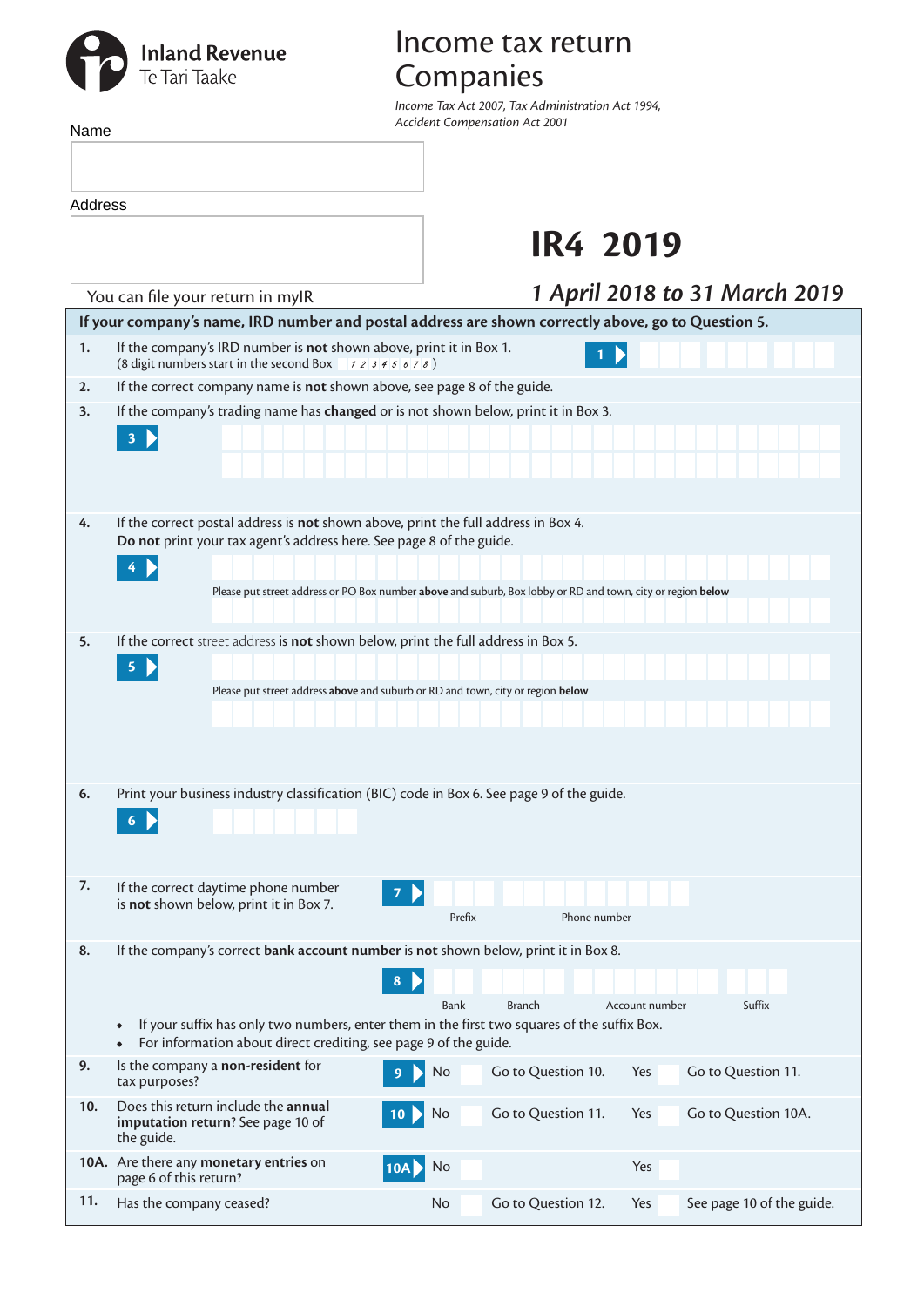#### *Income*

|     | Did the company receive any income from schedular payments?                                                                                               |                                                                                           |  |  |  |  |  |  |
|-----|-----------------------------------------------------------------------------------------------------------------------------------------------------------|-------------------------------------------------------------------------------------------|--|--|--|--|--|--|
|     | <b>No</b><br>Go to Question 13.                                                                                                                           | Print the total of any schedular income below.<br><b>Yes</b><br>See page 11 of the guide. |  |  |  |  |  |  |
|     | Total tax deducted                                                                                                                                        | Total gross income                                                                        |  |  |  |  |  |  |
|     | \$                                                                                                                                                        | \$<br>12B                                                                                 |  |  |  |  |  |  |
| 13. | Did the company have any New Zealand interest paid or credited to it?                                                                                     |                                                                                           |  |  |  |  |  |  |
|     | No<br>Go to Question 14.                                                                                                                                  | Yes<br>Print the totals below. See page 12 of the guide.                                  |  |  |  |  |  |  |
|     | Total RWT and/or NRWT                                                                                                                                     | Total gross interest-if a loss, put a minus sign in the last Box                          |  |  |  |  |  |  |
|     | \$<br>13AD                                                                                                                                                | \$<br>13B                                                                                 |  |  |  |  |  |  |
| 14. | Did the company receive any New Zealand dividends?                                                                                                        |                                                                                           |  |  |  |  |  |  |
|     | No<br>Go to Question 15.                                                                                                                                  | Yes<br>Print the totals below. See page 14 of the guide.                                  |  |  |  |  |  |  |
|     | Total dividend imputation credits                                                                                                                         |                                                                                           |  |  |  |  |  |  |
|     | \$<br>14                                                                                                                                                  |                                                                                           |  |  |  |  |  |  |
|     | Total dividend RWT credits                                                                                                                                | Total gross dividends                                                                     |  |  |  |  |  |  |
|     | \$                                                                                                                                                        | \$<br><b>14B</b>                                                                          |  |  |  |  |  |  |
| 15. | Did the company receive any taxable distributions from a Māori authority?                                                                                 |                                                                                           |  |  |  |  |  |  |
|     | No<br>Go to Question 16.                                                                                                                                  | Yes<br>Print the totals below. See page 16 of the guide.                                  |  |  |  |  |  |  |
|     | Total Māori authority credits                                                                                                                             | Total Māori authority distributions                                                       |  |  |  |  |  |  |
|     | $\mathsf{\mathsf{S}}$<br>15A                                                                                                                              | \$<br>15B                                                                                 |  |  |  |  |  |  |
| 16. | Did the company receive any income from a partnership, estate or trust?                                                                                   |                                                                                           |  |  |  |  |  |  |
|     | <b>No</b><br>Go to Question 17.                                                                                                                           | Print the totals below. See page 17 of the guide.<br><b>Yes</b>                           |  |  |  |  |  |  |
|     |                                                                                                                                                           | Total partnership, estate or trust income-if a loss, put a minus sign in the<br>last Box  |  |  |  |  |  |  |
|     | Total partnership, estate or trust tax credits<br>16A                                                                                                     | \$<br>16B                                                                                 |  |  |  |  |  |  |
|     |                                                                                                                                                           |                                                                                           |  |  |  |  |  |  |
| 17. | Total tax credits Add Boxes 12A, 13A, 14A, 15A and 16A. Print the total in Box 17A.                                                                       |                                                                                           |  |  |  |  |  |  |
|     |                                                                                                                                                           |                                                                                           |  |  |  |  |  |  |
|     | Ś<br>17A                                                                                                                                                  | Don't include overseas tax paid here.                                                     |  |  |  |  |  |  |
|     | 18. Did the company receive any income from overseas?                                                                                                     |                                                                                           |  |  |  |  |  |  |
|     | No<br>Go to Question 19.                                                                                                                                  | Print the totals below. See pages 18-20 of the guide.<br>Yes                              |  |  |  |  |  |  |
|     | Total overseas tax paid                                                                                                                                   | Total overseas income-if a loss, put a minus sign in the last Box                         |  |  |  |  |  |  |
|     | 18A<br>Ş                                                                                                                                                  | Ş<br>18B                                                                                  |  |  |  |  |  |  |
| 19. | Did the company receive income from business or rental activities? (Do not include any income already shown at<br>Questions 12 to 18.)                    |                                                                                           |  |  |  |  |  |  |
|     | No<br>Go to Question 20.                                                                                                                                  | Net profit or loss from business or rental - if a loss, put a minus sign in the           |  |  |  |  |  |  |
|     | Print the net profit in Box 19B. See page 20 of the guide.<br>Yes                                                                                         | last Box<br>\$<br>19B                                                                     |  |  |  |  |  |  |
|     |                                                                                                                                                           |                                                                                           |  |  |  |  |  |  |
| 20. | Did the company pay insurance premiums to any overseas insurer not carrying out business in New Zealand?                                                  |                                                                                           |  |  |  |  |  |  |
|     | Go to Question 21.<br>No                                                                                                                                  | Print the totals below. See page 22 of the guide.<br>Yes                                  |  |  |  |  |  |  |
|     | Total gross premium paid<br>20                                                                                                                            | Total taxable premium (10% of the difference between Boxes 20 and 20A)<br>20B             |  |  |  |  |  |  |
|     | \$<br>Total gross premium paid to Switzerland                                                                                                             | \$                                                                                        |  |  |  |  |  |  |
|     | \$<br>20AD                                                                                                                                                | Copy the amount in Box 20B to Box 28.                                                     |  |  |  |  |  |  |
|     |                                                                                                                                                           |                                                                                           |  |  |  |  |  |  |
| 21. | Did the company receive any other income? This includes income from any taxable property sales/disposals not already<br>included elsewhere in the return. |                                                                                           |  |  |  |  |  |  |
|     | No<br>Go to Question 22.                                                                                                                                  | Total other income-if a loss, put a minus sign in the last Box                            |  |  |  |  |  |  |
|     | Attach a note showing the name of the payers<br>Yes                                                                                                       | \$<br>21B                                                                                 |  |  |  |  |  |  |
|     | and types of income. Print the total in Box 21B.                                                                                                          | Residential land withholding tax (RLWT) Credit                                            |  |  |  |  |  |  |
|     | See pages 23-26 of the guide.                                                                                                                             | 21BA<br>$\boldsymbol{\zeta}$                                                              |  |  |  |  |  |  |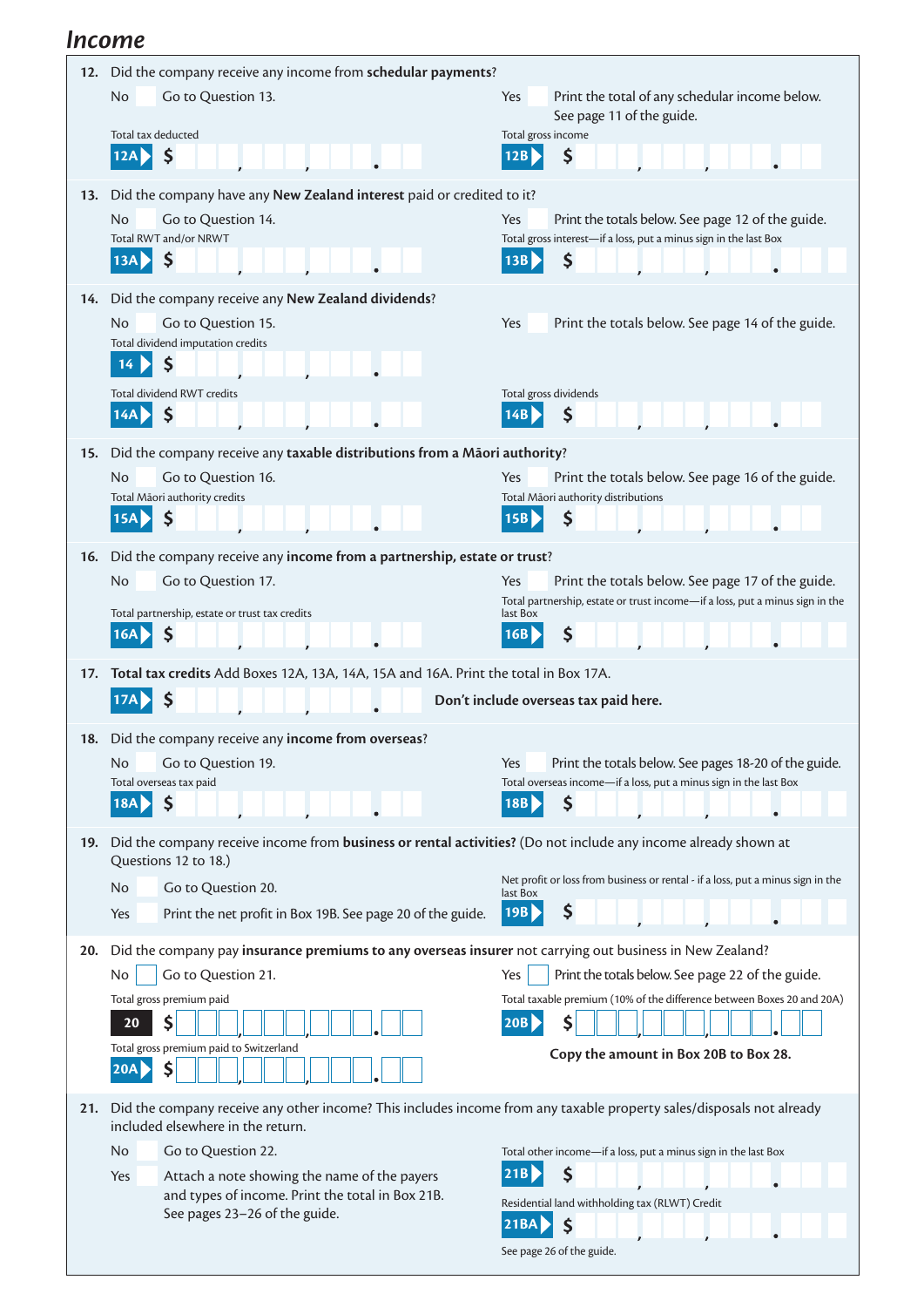#### *Income*

| 22. | Total income or net loss before donations<br>Add Boxes 12B, 13B, 14B, 15B, 16B, 18B, 19B and 21B. Print your                                                                       | Total income before donations-if a loss, put a minus sign in the last Box              |  |  |  |  |  |  |
|-----|------------------------------------------------------------------------------------------------------------------------------------------------------------------------------------|----------------------------------------------------------------------------------------|--|--|--|--|--|--|
|     | \$<br>22<br>answer in Box 22.                                                                                                                                                      |                                                                                        |  |  |  |  |  |  |
| 23. | Did the company make any donations to donee organisations?                                                                                                                         | Donations made                                                                         |  |  |  |  |  |  |
|     | Go to Question 24.<br>No.<br>Yes<br>Print the amount here. See page 26 of the guide.                                                                                               | $\mathsf{\$}$<br>23B                                                                   |  |  |  |  |  |  |
| 24. | Total income or net loss                                                                                                                                                           | Total income-if a loss, put a minus sign in the last Box                               |  |  |  |  |  |  |
|     | Subtract Box 23B from Box 22 and print your answer in Box 24.                                                                                                                      | $\varsigma$<br>24                                                                      |  |  |  |  |  |  |
| 25. | Can the company claim net losses brought forward?                                                                                                                                  | Amount brought forward                                                                 |  |  |  |  |  |  |
|     | Go to Question 26.<br>No.                                                                                                                                                          | \$<br><b>25A</b><br>Amount claimed this year                                           |  |  |  |  |  |  |
|     | Print details here. See page 27 of the guide.<br>Yes                                                                                                                               | 25B > 5                                                                                |  |  |  |  |  |  |
| 26. | Total income after net losses brought forward<br>If you ticked "Yes" at Question 25, see page 28 of the guide.                                                                     | Total income after net losses-if a loss, put a minus sign in the last Box<br>\$<br>26  |  |  |  |  |  |  |
|     | If you ticked "No", copy the amount in Box 24 to Box 26.<br>Did the company have net losses and/or subvention payments to or from other companies?                                 |                                                                                        |  |  |  |  |  |  |
| 27. | Go to Question 28.<br>No.                                                                                                                                                          | Net losses                                                                             |  |  |  |  |  |  |
|     | Print the details here. See page 28 of the guide.<br>Yes                                                                                                                           | 27                                                                                     |  |  |  |  |  |  |
|     | If the company received net losses or made a subvention                                                                                                                            | Subvention payments                                                                    |  |  |  |  |  |  |
|     | payment, put a minus sign in the last Box.                                                                                                                                         | $\mathsf{\mathsf{S}}$<br>27A                                                           |  |  |  |  |  |  |
| 28. | Taxable income or net loss to carry forward                                                                                                                                        | Taxable income or loss to carry forward-if a loss, put a minus sign in the<br>last Box |  |  |  |  |  |  |
|     | Offset any amounts in Boxes 27 and 27A against the amount<br>in Box 26. Print your answer in Box 28.                                                                               | 28<br>\$                                                                               |  |  |  |  |  |  |
|     | <b>Tax calculation</b>                                                                                                                                                             |                                                                                        |  |  |  |  |  |  |
| 29. | Calculate the tax payable                                                                                                                                                          |                                                                                        |  |  |  |  |  |  |
|     | Copy the total from Box 28 to Box 29A. This is your taxable income.                                                                                                                | 0 <sub>0</sub><br>29A                                                                  |  |  |  |  |  |  |
|     | Total tax payable. Work out the tax on taxable income at 28 cents<br>in the dollar. Print your answer in Box 29B.                                                                  | 29B                                                                                    |  |  |  |  |  |  |
|     | Overseas tax paid. Copy the amount from Box 18A to Box 29C.                                                                                                                        |                                                                                        |  |  |  |  |  |  |
|     | Subtract Box 29C from Box 29B. If Box 29C is larger than Box 29B,                                                                                                                  | \$<br><b>29D</b>                                                                       |  |  |  |  |  |  |
|     | print "0.00" in Box 29D.<br>Calculate the foreign investor tax credit. Print your answer in                                                                                        | 29E                                                                                    |  |  |  |  |  |  |
|     | Box 29E. See page 29 of the guide.                                                                                                                                                 |                                                                                        |  |  |  |  |  |  |
|     | Subtract Box 29E from Box 29D. Print your answer in Box 29F.                                                                                                                       | Ş<br>29F                                                                               |  |  |  |  |  |  |
|     | Copy the total imputation credits, if any, from Box 14 to Box 29G.                                                                                                                 | \$<br>29G                                                                              |  |  |  |  |  |  |
|     | Subtract Box 29G from Box 29F. Print your answer in Box 29H.<br>If Box 29G is larger than Box 29F, print "0.00" in Box 29H and<br>see page 30 of the guide.                        | \$<br>29H                                                                              |  |  |  |  |  |  |
|     | Copy the total tax credits from Box 17A to Box 29I.                                                                                                                                | \$<br>29I                                                                              |  |  |  |  |  |  |
|     | Copy any RLWT credit from Box 21BA to Box 29IA.                                                                                                                                    | $\mathsf{\$}$<br>29IA                                                                  |  |  |  |  |  |  |
|     | Subtract Box 29I and Box 29IA from Box 29H. Print your<br>answer in Box 29J. This is the residual income tax.                                                                      | \$<br>29                                                                               |  |  |  |  |  |  |
|     | If the total of Box 29I and 29IA is larger than Box 29H, the difference<br>is a credit. If Box 29H is larger than the total of Box 29I and Box 29IA,<br>the difference is a debit. | Debit<br>(Tick one)<br>Credit                                                          |  |  |  |  |  |  |
|     | Print any 2019 provisional tax paid in Box 29K.                                                                                                                                    | \$<br><b>29K</b>                                                                       |  |  |  |  |  |  |
|     | If Box 29J is a credit, add Box 29J and Box 29K.                                                                                                                                   |                                                                                        |  |  |  |  |  |  |
|     | Print your answer in Box 29L. This is the refund.<br>If Box 29J is a debit, subtract Box 29K from Box 29J.                                                                         | 29L<br>-\$                                                                             |  |  |  |  |  |  |
|     | This is the tax to pay.<br>If Box 29K is larger than Box 29J, the difference is the refund.                                                                                        | (Tick one) Refund<br>Tax to pay                                                        |  |  |  |  |  |  |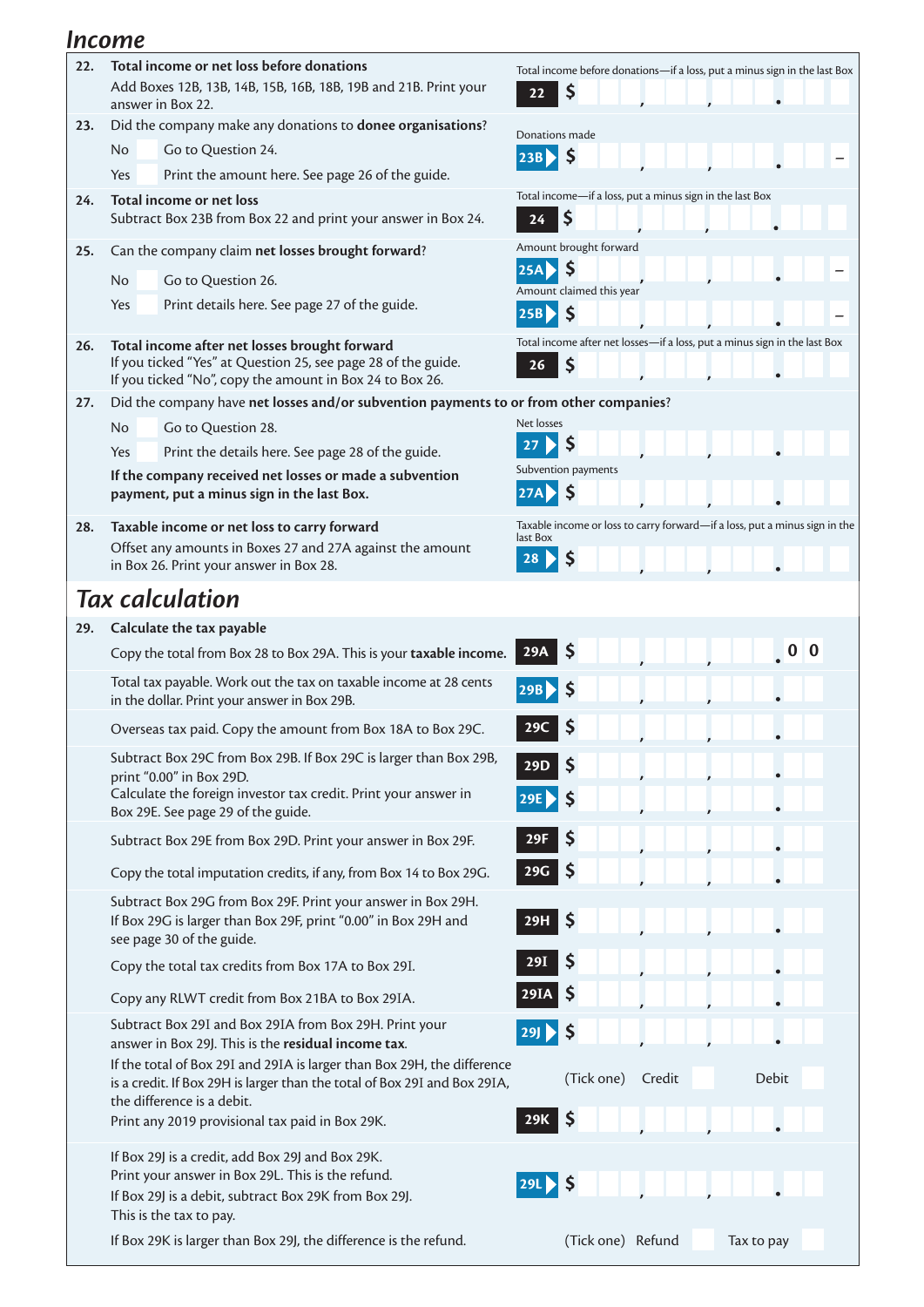# *Refunds and/or transfers*

| 30. | If the company is getting a refund, how do you want it paid?<br>30<br><b>S</b><br>Copy the amount from Box 29L to Box 30.                                                                                                                                            |  |  |  |  |  |  |
|-----|----------------------------------------------------------------------------------------------------------------------------------------------------------------------------------------------------------------------------------------------------------------------|--|--|--|--|--|--|
|     | Please transfer the refund to:                                                                                                                                                                                                                                       |  |  |  |  |  |  |
|     | 2020 provisional tax. Print the amount in Box 30A.<br>30A                                                                                                                                                                                                            |  |  |  |  |  |  |
|     | Someone else's income tax account. Are you "associated"?<br>No<br>Yes<br>30B<br>See page 31 of the guide.<br>Their IRD number                                                                                                                                        |  |  |  |  |  |  |
|     | Name of taxpayer<br>30C)<br>receiving refund                                                                                                                                                                                                                         |  |  |  |  |  |  |
|     | 30D <b>D</b><br>-\$<br>Year ended 31 March<br>Amount                                                                                                                                                                                                                 |  |  |  |  |  |  |
|     | Other—if you want your refund transferred to another period or tax type, eg, GST, staple a note to the front page<br>of this return explaining the transfer you want.                                                                                                |  |  |  |  |  |  |
|     | Subtract Boxes 30A and 30D from Box 30. Print your answer in<br>$30E$ \$<br>Box 30E. This is the balance to be refunded.                                                                                                                                             |  |  |  |  |  |  |
|     | The fastest and safest way to receive your refund is by direct credit to your company's bank account.<br>Please check the correct bank account number is preprinted at Question 8.<br>If your bank account number isn't preprinted, please include it at Question 8. |  |  |  |  |  |  |
|     | <b>2020 Provisional tax</b>                                                                                                                                                                                                                                          |  |  |  |  |  |  |
| 31. | Initial provisional tax liability. Is this the first year the company started to derive assessable income from a taxable activity? See<br>page 33 of the guide.                                                                                                      |  |  |  |  |  |  |
|     | No.<br>Go to Question 32.                                                                                                                                                                                                                                            |  |  |  |  |  |  |
|     | Year<br>Day<br>Month<br>Yes<br>Print the start date of the taxable activity in Box 31.                                                                                                                                                                               |  |  |  |  |  |  |
| 32. | 2020 provisional tax. See page 33 of the guide.                                                                                                                                                                                                                      |  |  |  |  |  |  |
|     | <b>32AI</b><br>Print the option used (S or E or R) in Box 32A.                                                                                                                                                                                                       |  |  |  |  |  |  |
|     | Print the company's 2020 provisional tax payable in<br>32B > S                                                                                                                                                                                                       |  |  |  |  |  |  |
|     | Box 32B if you're using S or E.                                                                                                                                                                                                                                      |  |  |  |  |  |  |
|     | <b>Disclosures</b>                                                                                                                                                                                                                                                   |  |  |  |  |  |  |
| 33. | Have payments been made to non-residents? For example, dividends, interest, management fees, know-how payments,<br>royalties or contract payments for services by non-resident contractors.                                                                          |  |  |  |  |  |  |
|     | 33<br>Go to Question 34.<br>No<br>Go to Question 33A.<br>Yes                                                                                                                                                                                                         |  |  |  |  |  |  |
|     | 33A. Was NRWT and/or non-resident contractors withholding tax deducted from all payments?                                                                                                                                                                            |  |  |  |  |  |  |
|     | 33A<br>No<br>Yes                                                                                                                                                                                                                                                     |  |  |  |  |  |  |
| 34. | If the company calculates CFC or FIF income under Question 18 or is required to make a BEPS disclosure please read                                                                                                                                                   |  |  |  |  |  |  |
|     | page 38 of the guide. Tick "Yes " if additional disclosure is required.<br>34<br>No<br>Yes                                                                                                                                                                           |  |  |  |  |  |  |
| 35. | Did the company repurchase, redeem or cancel its shares during the income year?                                                                                                                                                                                      |  |  |  |  |  |  |
|     | 35 <sub>o</sub><br>No                                                                                                                                                                                                                                                |  |  |  |  |  |  |
|     | Go to Question 36.<br>-\$<br>35A<br>Print the total value of shares repurchased,<br>Yes                                                                                                                                                                              |  |  |  |  |  |  |
|     | redeemed or cancelled in Box 35A.<br>See page 39 of the guide.                                                                                                                                                                                                       |  |  |  |  |  |  |
| 36. | Did the company receive any foreign-sourced dividends during the year?                                                                                                                                                                                               |  |  |  |  |  |  |
|     | 36 <sub>1</sub><br>No<br>Go to Question 37.                                                                                                                                                                                                                          |  |  |  |  |  |  |
|     | See page 39 of the guide.<br>Yes                                                                                                                                                                                                                                     |  |  |  |  |  |  |
| 37. | Is the company controlled or owned by non-residents?                                                                                                                                                                                                                 |  |  |  |  |  |  |
|     | 37 <sub>1</sub><br>No<br>Go to Question 38.                                                                                                                                                                                                                          |  |  |  |  |  |  |
|     | See page 40 of the guide.<br>Yes                                                                                                                                                                                                                                     |  |  |  |  |  |  |
| 38. | Print the total lowest economic interests of shareholders<br>38 <sub>b</sub><br>%<br>during the income year here. See page 40 of the guide.                                                                                                                          |  |  |  |  |  |  |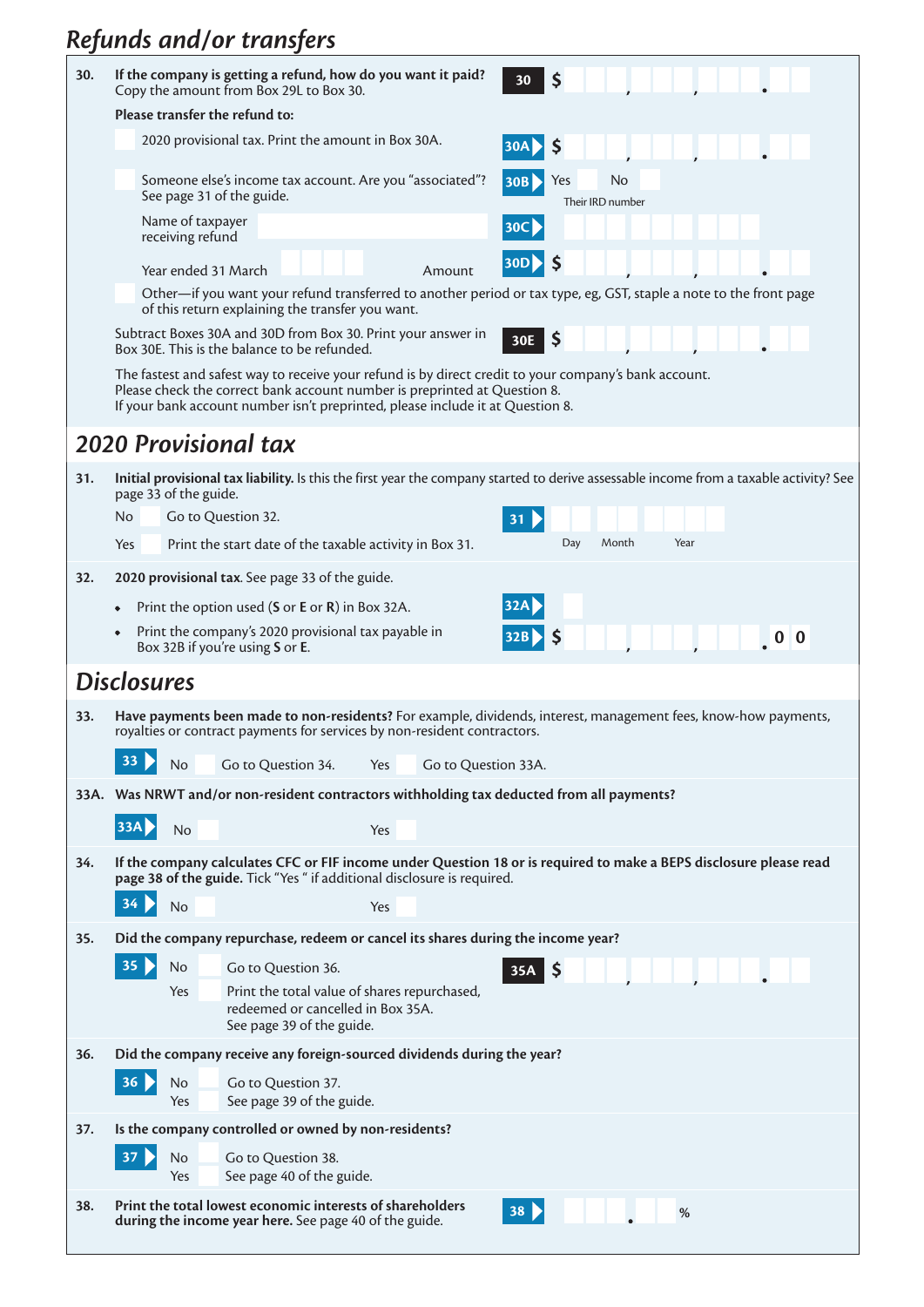